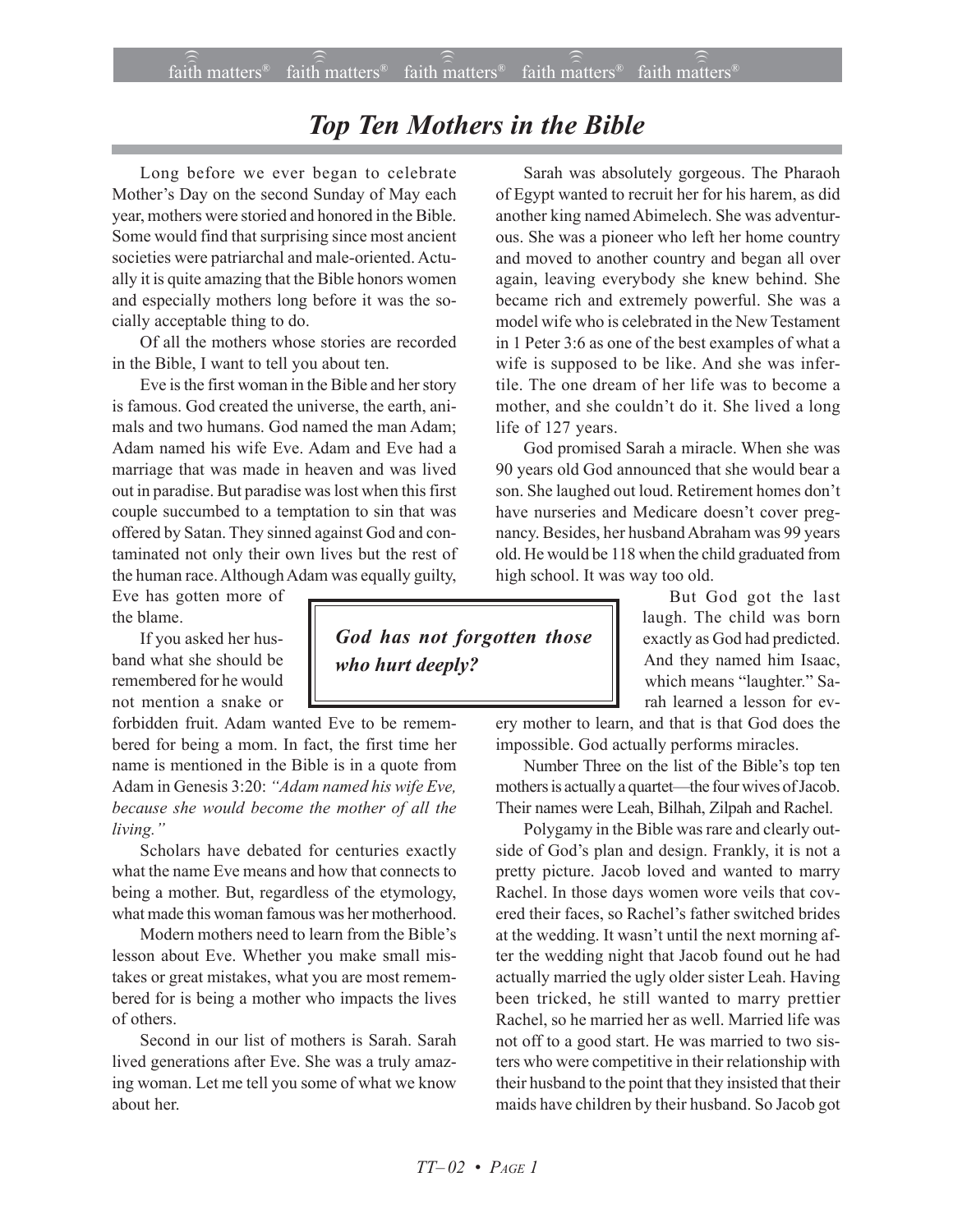two more wives named Bilhah and Zilpah. It was a mess with jealousy, intrigue, insult and slavery.

These four women bore twelve sons and a daughter. It was the beginning of a nation that continues until today. God renamed the father, Jacob, and changed his name to Israel. The sons multiplied into the twelve tribes of Israel. They became one of the greatest nations and one of the few ancient peoples to survive to modern times.

These four mothers taught us all about the good God can bring out of the messes we make.

Rahab would not be an easy mom to find a Mother's Day card for at Target or Hallmark. She was a prostitute. As much as prostitution has been idealized by modern myths and movies, the truth is that it is a dreadful and a demeaning way of life.

Charleen and I visited missionaries ministering in the Red Light District of Calcutta, India. We walked the streets of an area about the size of the Wooddale Church campus where 6000 prostitutes line the streets each night. They have been sold by their families because they needed money or were kidnapped or were forced into the trade. They earn as little as 50 cents a day, barely enough to provide a meal for themselves and their children. It is the kind of life that I imagine Rahab lived in the Middle Eastern city of Jericho.

Rahab was not Jewish but she came to believe in the God of the Hebrew people of the Old Testament. She escaped her profession, became a mother and raised her family in her adopted nation of Israel. Her son's name was Boaz, her grandson was Obed, her great-grandson was Jesse and her greatgreat grandson was David, King of Israel. Her most famous direct descendant was Jesus of Nazareth.

Rahab taught us that God changes people and that the least likely person can become a marvelous mother influencing for good generations to come.

Naomi was a very traditional mother. She had a nice Jewish wedding to a good Jewish man named Elimelech in a nice little Jewish community called Bethlehem. God blessed them with two fine sons named Mahlon and Kilion. Life was about as good as it gets.

And then life turned bad. There was a famine. Her husband Elimelech lost his job. In desperation, looking for employment, they moved away from home and out of their own country to a place called Moab in search of a job. Her husband died, leaving her a widow in a foreign country with two sons. She did her best but was heartbroken when they both chose pagan wives to marry. Then her sons died. She had no husband, no sons, no grandchildren, no reason to live. So she officially changed her name to Mara which means "bitter." She had lost everything and she was too old to start all over again.

Naomi's story is not unique. She belongs to a large sisterhood of mothers who have lost children they loved. There are no words to describe the loss. There are no remedies to fully heal the soul. There is no later joy to fill the void of lost children. There are no Mother's Day flowers for those whose children have died. There would be no Sarah-like miracle for her; no surprise pregnancy in old age. She would never have children again.

Naomi had done absolutely everything right and it had all turned out terribly wrong. But she did not stay bitter. She is Number Five on our list of the Top Ten Moms of the Bible, but to get the rest of her story we need to go on to Number Six, and that is Ruth.

Ruth was Naomi's daughter-in-law. For her life was equally bad. She also was a widow, although a much younger widow. She also had no children. She had never had a child to love and lose. She never had a child at all. And it seemed unlikely that she ever would.

But then something amazing happened. Ruth asked her mother-in-law to take her along with her back to Israel. She wanted to convert from a pagan Moabite to a believer in God. Why would she do that? Why not send her mother-in-law, who was so bitterly depressed, back to the land from which she came? Why did she want to be like her? Because Ruth saw in Naomi, in the midst of her grief and bitterness, a God who was powerful . . . and she wanted that God.

Sometimes we think that when we are at our very worst there isn't anything attractive about us and certainly no evidence that God is there. But it was far to the contrary. God's power and presence showed through anyway. It is like the words of Jesus recorded in 2 Corinthians 12:9, "My grace is suffi*cient for you, for my power is made perfect in* weakness."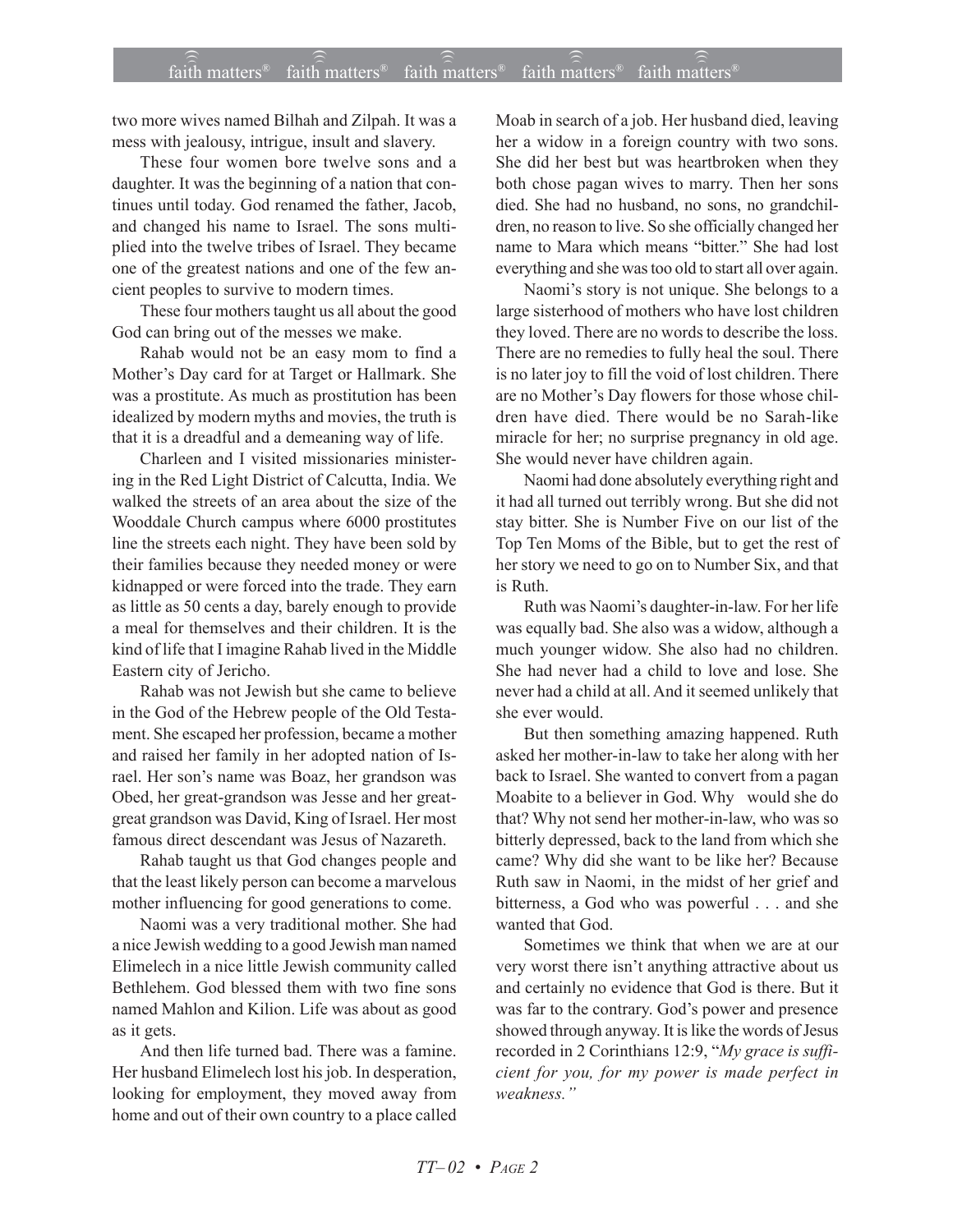## $\widehat{\widehat{\mathfrak{laid}}}$  matters® faith matters® faith matters® faith matters® faith matters®

Ruth and Naomi walked all the way back to the little village of Bethlehem and went on welfare because there were no jobs and there was no money. It was while they were on welfare that Ruth met and married a relative of Naomi named Boaz. She bore to him a son named Obed who became the adopted grandson of Naomi. Naomi helped raise Obed who became the grandfather of King David. As she was raising this adopted grandchild, Mara changed her name back to Naomi which means "delight".

Naomi belongs in the Mothers' Hall of Fame for faithfulness to God in the midst of hardship and heartbreak.

Ruth is the converted pagan who became a mother in Israel and after whom one of the books of the Bible is named.

Number seven is Hannah.

She was a good woman with a good husband named Elkanah. And she was infertile. Infertility was a difficult burden for a woman to bear back then. It was considered to be a curse from God. And, to make things even worse, Hannah was continually criticized and tormented by another woman named Peninnah because she had children and Hannah did not.

Infertility can be a heavy burden in any culture or generation because it is all about unfulfilled dreams. It's about the way life was supposed to be. It is everything that was imagined that somehow has not come true. It touches the deepest of human instincts. It's all about future generations that will never be.

Hannah passionately pleaded with God and totally trusted him. She went to the Temple in Shiloh and it was there that she pleaded her case before God. She prayed so passionately that Eli the priest concluded that she was drunk. In fact, he censored her for coming to the Temple when she was in a drunken state. She explained that she wasn't drunk, that she had a heavy heart and was pleading with God to intervene. Hannah trusted God to make a difference in her life. She asked God to give to her a son and promised God that if her prayer was answered she would return him to God for the rest of his life.

God said "yes". She gave birth to a son and named him Samuel. When he was still a young boy she took him to the Temple at Shiloh and gave him to God. She left him there to be raised by the priests, visiting him only once a year. Samuel grew up to become one of the greatest prophets and leaders in the entire Bible.

Hannah wanted to be a mother. She totally trusted God. She even trusted God enough to give up her son.

*Blessed are those mothers who want their children to be close to Jesus.*

Number Eight is the most famous mother of all. More girls are named after Mary than after any other woman in all of history. God picked her from the lineup of all the women of history to be the mother of his Son.

The Christmas story in Luke 1:26-28 says:

*. . . God sent the angel Gabriel to Nazareth, a town in Galilee, to a virgin pledged to be married to a man named Joseph, a descendant of David. The virginís name was Mary. The angel went to her and* said, "Greetings, you who are highly fa*vored! The Lord is with you.*"

What astonishing words for God's head angel to speak to a teenage girl, to tell her that she was highly favored and would give birth to the Son of God!

There is a sketch by Frederick Buechner that depicts the angel Gabriel talking to Mary, his hands behind his back and his fingers crossed. It must have seemed astonishing even to an angel . . . that God would trust Mary with his Son! But, that is exactly what God did. God trusted Mary.

And, that is what God does with every mother. He trusts her with the life of a daughter or a son.

Number nine is the saddest story on the list. It is the mothers of Bethlehem. They are actually part of the Christmas story, the part we seldom tell. For when King Herod heard that a king had been born in Bethlehem, he told his soldiers to kill every baby boy under the age of two. It was an act of despicable cruelty. Those babies died and the hearts of their mothers were indescribably wounded.